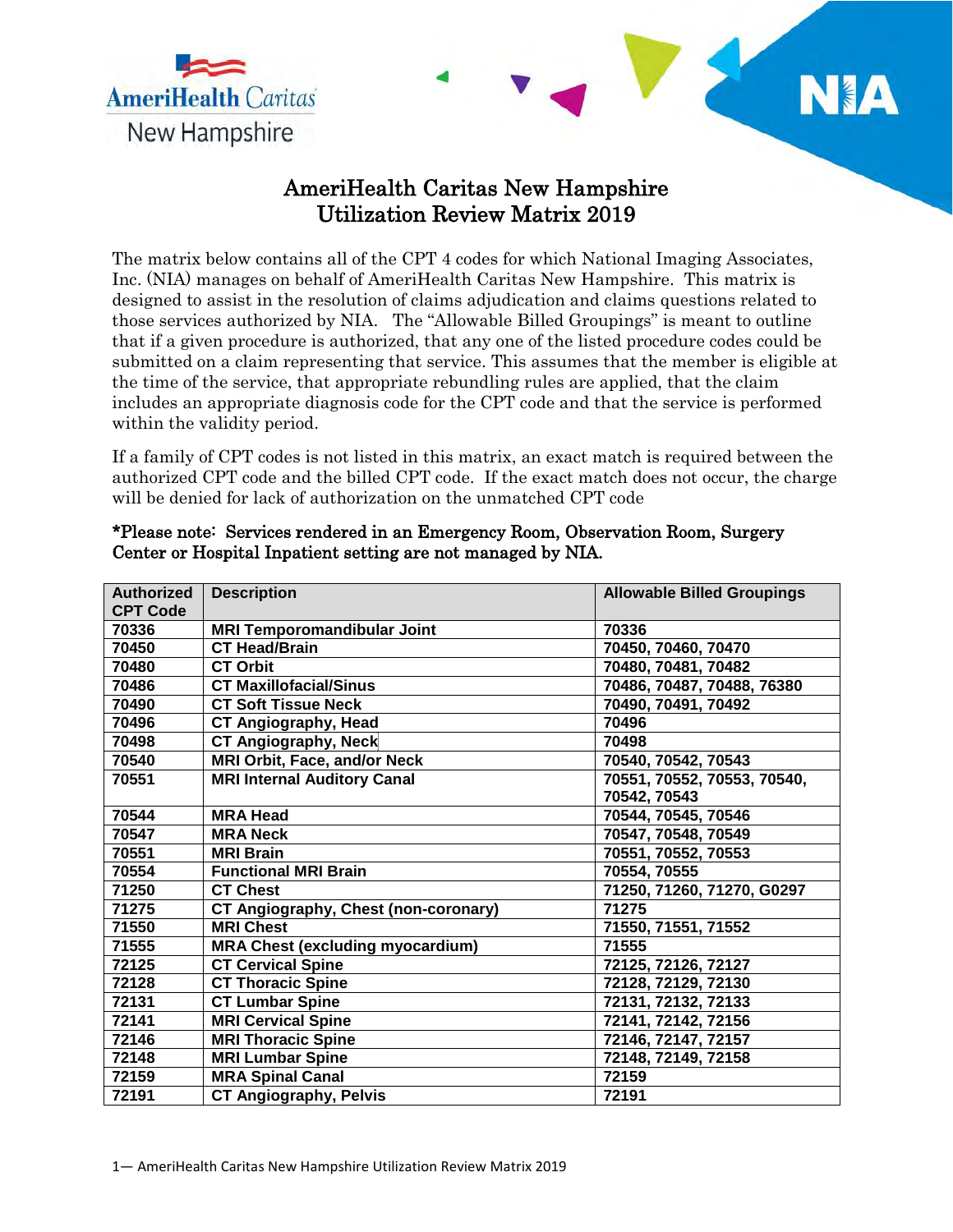| 72192 | <b>CT Pelvis</b>                                                           | 72192, 72193, 72194                   |
|-------|----------------------------------------------------------------------------|---------------------------------------|
| 72196 | <b>MRI Pelvis</b>                                                          | 72195, 72196, 72197                   |
| 72198 | <b>MRA Pelvis</b>                                                          | 72198                                 |
| 73200 | <b>CT Upper Extremity</b>                                                  | 73200, 73201, 73202                   |
| 73206 | <b>CT Angiography, Upper Extremity</b>                                     | 73206                                 |
| 73220 | MRI Upper Extremity, other than Joint                                      | 73218, 73219, 73220                   |
| 73221 | <b>MRI Upper Extremity Joint</b>                                           | 73221, 73222, 73223                   |
| 73225 | <b>MRA Upper Extremity</b>                                                 | 73225                                 |
| 73700 | <b>CT Lower Extremity</b>                                                  | 73700, 73701, 73702                   |
| 73706 | <b>CT Angiography, Lower Extremity</b>                                     | 73706                                 |
| 73720 | <b>MRI Lower Extremity</b>                                                 | 73718, 73719, 73720, 73721,           |
|       |                                                                            | 73722, 73723                          |
| 73721 | <b>MRI Hip</b>                                                             | 72195, 72196, 72197, 73721,           |
|       |                                                                            | 73722, 73723                          |
| 73725 | <b>MRA Lower Extremity</b>                                                 | 73725                                 |
| 74150 | <b>CT Abdomen</b>                                                          | 74150, 74160, 74170                   |
| 74174 | CT Angiography, Abdomen and Pelvis                                         | 74174                                 |
| 74175 | <b>CT Angiography, Abdomen</b>                                             | 74175                                 |
| 74176 | <b>CT Abdomen and Pelvis Combination</b>                                   | 74176, 74177, 74178                   |
| 74181 | <b>MRI Abdomen</b>                                                         |                                       |
|       |                                                                            | 74181, 74182, 74183, S8037            |
| 74185 | <b>MRA Abdomen</b>                                                         | 74185                                 |
| 74261 | Diagnostic CT Colonoscopy (Virtual Colonoscopy,<br><b>CT Colonography)</b> | 74261, 74262                          |
|       |                                                                            |                                       |
| 75557 | <b>MRI Heart</b>                                                           | 75557, 75559, 75561, 75563,<br>+75565 |
|       |                                                                            |                                       |
| 75571 | <b>Coronary Artery Ca Score, Heart Scan, Ultrafast</b>                     | 75571, S8092                          |
|       | <b>CT Heart, Electron Beam CT</b>                                          |                                       |
|       |                                                                            | 75572                                 |
| 75572 | <b>CT Heart</b>                                                            |                                       |
|       |                                                                            | 75573                                 |
| 75573 | CT Heart congenital studies, non-coronary arteries                         |                                       |
|       |                                                                            | 75574                                 |
| 75574 | <b>CTA coronary arteries (CCTA)</b>                                        |                                       |
| 75635 | <b>CT Angiography, Abdominal Arteries</b>                                  | 75635                                 |
| 76380 | Follow Up, Limited or Localized CT                                         | 76380, 70486, 70487, 70488            |
| 76390 | <b>MR Spectroscopy</b>                                                     | 76390                                 |
| 76497 | <b>Unlisted Computed Tomography Procedure</b>                              | 76497                                 |
| 76498 | <b>Unlisted Magnetic Resonance Procedure</b>                               | 76498                                 |
| 77046 | <b>MRI Breast</b>                                                          | 77046, 77047, 77048, 77049            |
| 77078 | <b>CT Bone Density Study</b>                                               | 77078                                 |
| 77084 | <b>MRI Bone Marrow</b>                                                     | 77084                                 |
| 78451 | <b>Myocardial Perfusion Imaging - Nuclear</b>                              | 78451, 78452, 78453, 78454,           |
|       | <b>Cardiology Study</b>                                                    | 78466, 78468, 78469, 78481,           |
|       |                                                                            | 78483, 78499                          |
| 78459 | <b>PET Scan, Heart</b>                                                     | 78459, 78491, 78492, +0482T           |
| 78472 | <b>MUGA Scan</b>                                                           | 78472, 78473, 78494, +78496           |
| 78608 | <b>PET Scan, Brain</b>                                                     | 78608, 78609                          |
| 78813 | <b>PET Scan</b>                                                            | 78811, 78812, 78813, 78814,           |
|       |                                                                            | 78815, 78816                          |
| 78816 | PET Scan with concurrently acquired CT for                                 | 78811, 78812, 78813, 78814,           |
|       | attenuation correction and anatomic, localization.                         | 78815, 78816                          |
| G0235 | PET imaging, any site, not otherwise specified                             | G0235                                 |
|       |                                                                            |                                       |